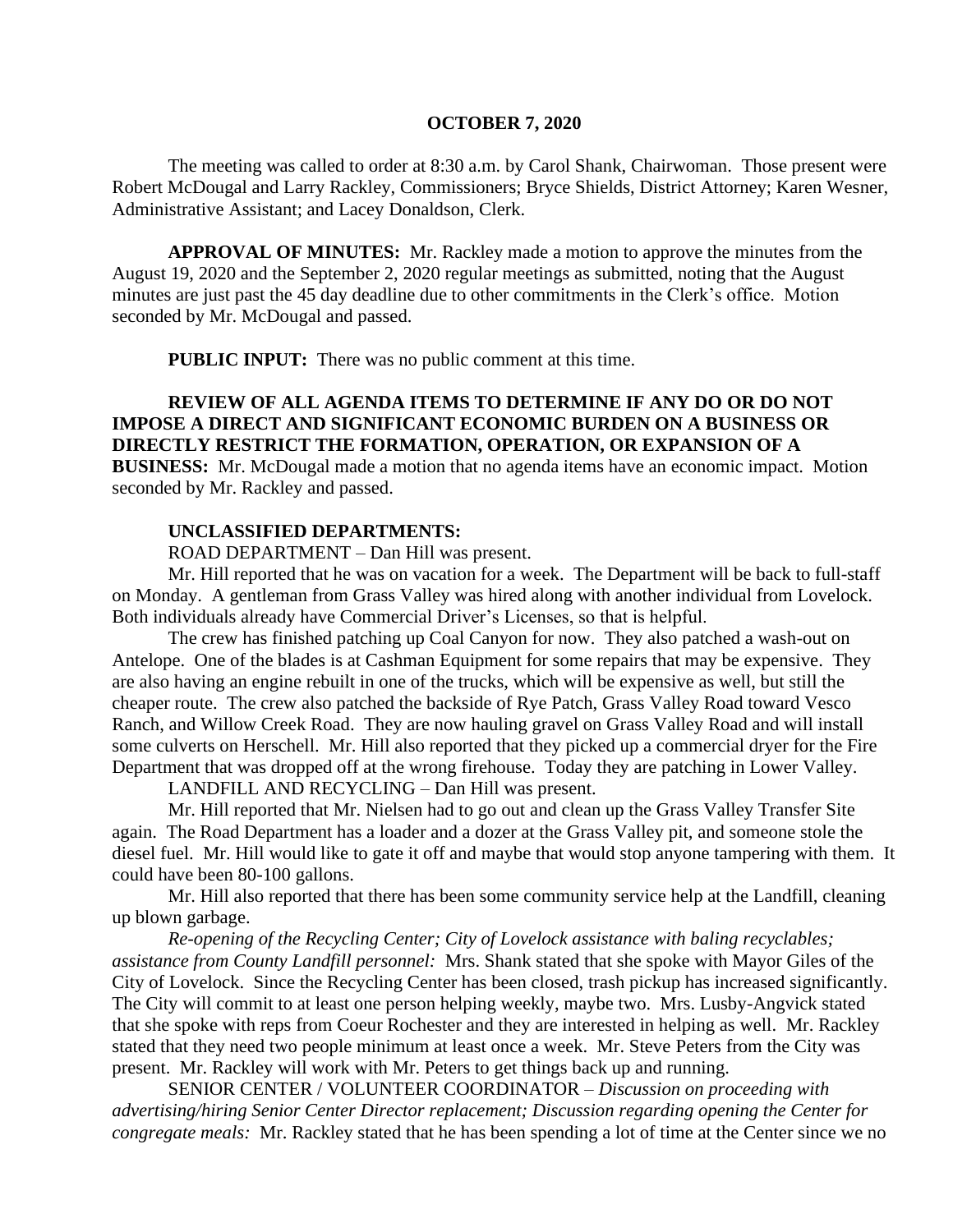longer have a Director. He is working on the grant paperwork that is due. They have developed a new plan for re-opening, and it has been submitted to the State.

Mr. McDougal made a motion to approve the advertising and hiring to fill the Senior Center Director position. Motion seconded by Mr. Rackley and passed.

Mr. Rackley stated that the Center is delivering between 25-40 Homebound meals every day. When the Center first closed, they delivered frozen meals weakly, which wasn't ideal.

BUILDINGS AND GROUNDS – John Handka was present.

Mr. Handka reported that he has been having some issues with kids in the park climbing on the outbuildings. He has spoken with Chief Mancebo. Mr. Shields stated that he would speak to Mr. Handka about our options. He has also been helping Mr. Abbott and FCC set up the new electronics for the meetings. The crew has started the tree removal at the Grass Valley Community Center. They are still working on the evergreens and weeds at the cemeteries. Mr. Handka also reported that they are doing a pressure test at the swimming pool today. One of the AC units at the Sheriff's office had to be replaced. Mr. Handka is still waiting to hear about a delivery date for the new AC unit for the Lovelock Community Center.

*Replacement of Community Center camera recorder in the amount of \$4,052.00; Replacing inoperable cameras around Courthouse/Swimming Pool area in the amount of \$4,848.91 and Community Center in the amount of \$2,424.46:* Mr. Handka stated that the cost to replace the camera recorder at the Community Center is only installation and licensing, so we received a large discount. Mrs. Shank stated that there is \$25,000 budgeted for camera replacement in the Building Fund.

Mr. Rackley made a motion to approve the replacement of the camera recorder at the Community Center and inoperable cameras at the Courthouse, Swimming Pool and Community Center as presented. Motion seconded by Mr. McDougal and passed.

*Rural Housing Authority request to place tree in the Courthouse Park in memory of Randy Mancebo, son of Roger and Maralyn Mancebo:* It was noted that they would prefer the Courthouse Park; however, if it is not approved, the City will find some place to plant it. Mr. Handka stated that he doesn't have a problem, but is concerned about vandalism if the tree is too small. Mr. Handka will speak with the Mayor.

Mr. McDougal made a motion to approve the request by Rural Housing Authority to place a tree in the Courthouse Park in memory of Randy Mancebo. Motion seconded by Mr. Rackley and passed. PERSHING COUNTY FIRE AND AMUBLANCE DEPARTMENTS –

*AMBULANCE DEPT:* Chief Wilcox reported that the EMT (Emergency Medical Technician) class is preparing for their practical exams. They will be sending 6 EMTs to a conference in Utah. The Department currently has 18 EMTs, with 5 of those being Intermediate or Advanced.

*LOVELOCK FIRE:* Chief Wilcox reported that they currently have 21 Firefighters. All the department's equipment is in good shape and in service. The Burn Ban is still in place. Chief Wilcox did receive a call this morning about someone wanting to burn weeds in the Industrial Park. Chief Wilcox stated that the weeds are really an issue in the Industrial Park and will notify the Code Enforcement Officer. Chief Wilcox also informed the Board that they received an extension on the grant for fire training. They received an extractor machine and dryer with CARES ACT funding. There was a mix-up with the delivery, so the Road Department helped them move them to where they belong. The new command vehicles are here. The accessories (camper shells, radios, etc) have been ordered. Mrs. Shank asked about the current Chief's vehicle. Chief Wilcox stated that they will still have a use for it, but will take it out of service if necessary.

Chief Wilcox would like to see a joint City/County meeting to discuss the Fire Department. *REQUEST FOR HIGHER ROOM RATE FOR EMS/FIREMEN TO ATTEND CONFERENCE IN PROVO, UTAH NOVEMBER 2020:* Six people will be attending. Mrs. Shank asked about the funding. Chief Wilcox stated that they have it in their training budget.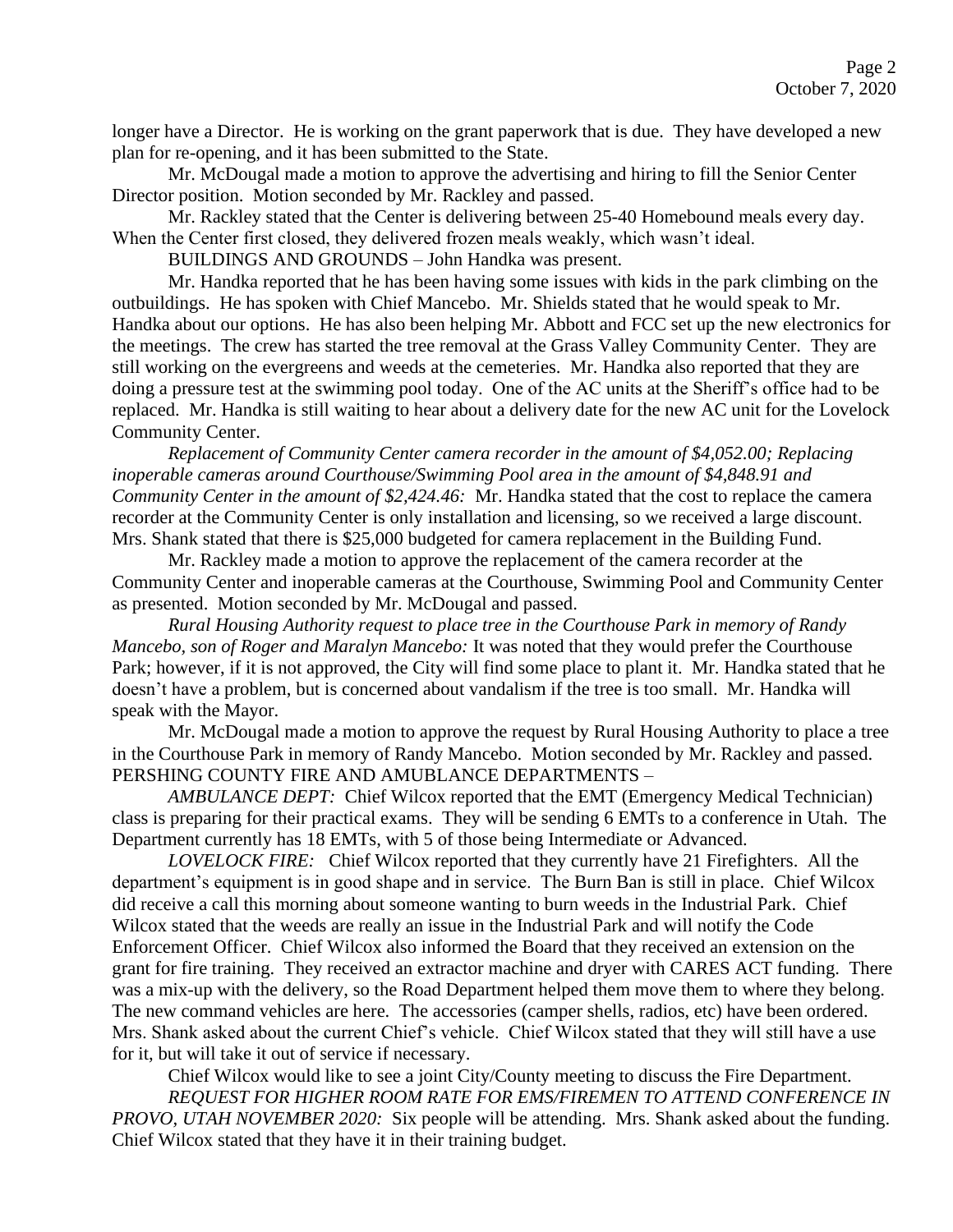Mr. Rackley made a motion to approve the higher room rate for EMS/Firefighters to attend a conference in Provo, Utah. Motion seconded by Mr. McDougal and passed.

*APPROVAL TO ADVERTISE/HIRE FIRE INSPECTOR AND SET MONTHLY STIPEND:* Mr. Rackley was concerned that if there was a monthly stipend, there might be months with no inspections. Previous discussions were \$200 per month. Chief Wilcox hopes that the City follows suit after the County takes action. Mr. McDougal stated that he would rather see a per inspection fee. Mr. Shields stated that in his research, other counties are charging between \$40 and \$75 for an inspection. The discussion was that the increase to the Business License fee would cover the cost of the inspection. Mrs. Shank noted that some businesses will require additional inspections. Mrs. Shank asked Mrs. Childs what would be easier for her office, a monthly stipend or having the Inspector submit invoices. Mrs. Childs felt a stipend would be easier, but either way would be fine.

Mr. McDougal made a motion to advertise and hire for the Fire Inspector position, to include \$50 per inspection fee.

Mr. Rackley asked if the motion could be amended to set the fee at \$75 if there is travel.

Mr. McDougal amended his motion to increase the inspection fee to \$75 to cover travel. Motion seconded by Mr. Rackley and passed.

COMMUNITY CENTER – Dixie McKay was present.

Mrs. McKay reported that the Center collected \$3,900 in August and \$1,042 in September. Most of the events previously scheduled for November and December have been cancelled. Mrs. McKay did receive a call about Turkey Bingo. Mr. McDougal stated that 250 is the maximum capacity, but we still have to take into consideration spacing for social distancing. If that can be accommodated, he doesn't see a problem with the event moving forward. Mrs. Shank stated that the maximum capacity, prerestrictions, is 250, so it would have to be 50% of capacity.

Mrs. McKay has researched purchasing a new stove, but didn't know if we could move forward. Mr. McDougal stated that she needs to provide the information to the Board and if the cost is acceptable, they can move forward. She also asked for an update on the BSL electrical work. Mrs. Shank stated that this will be discussed when they talk about the CARES Funding.

Mrs. McKay also reported that she has asked Mr. Hill for some gravel. Vijay Ratti has asked to use the kitchen for Thanksgiving to cook a meal for Coeur Rochester employees. The Board felt that he could move forward as usual. The December Craft Fair has been cancelled as well. Mrs. McKay also stated that Mr. Handka had mentioned some damage. The damage occurred during the camera installation.

Mrs. McKay also stated that today is 4-H Day.

COOPERATIVE EXTENSION – Dixie McKay was present.

Mrs. McKay stated that Mr. Foster is hunting. He is preparing for pesticide training. They are also working on the Radon campaign. Mr. Foster and Mrs. McKay are both very happy to have Colby Burke on board.

IT DEPARTMENT – Justin Abbott was present.

Mr. Abbott reported that he is continuing to support offices during the Office 365 transition. He has also been busy with new employee onboarding. He set-up a new workstation in the Assessor's office. He is working with J4 and they finished Phase I of the Network Upgrade Project yesterday. Mr. Abbott is previewing video presentation equipment today to use for the Commission meetings.

*FCC Communications, proposal for new Ethernet cable runs in the Pershing County Courthouse to support the Network Upgrade Project in the amount of \$6,541.24:* Mr. McDougal made a motion to approve the proposal from FCC Communications for new Ethernet cable in the Pershing County Courthouse to support the Network Upgrade Project in the amount of \$6,54.24l. Motion seconded by Mr. Rackley and passed.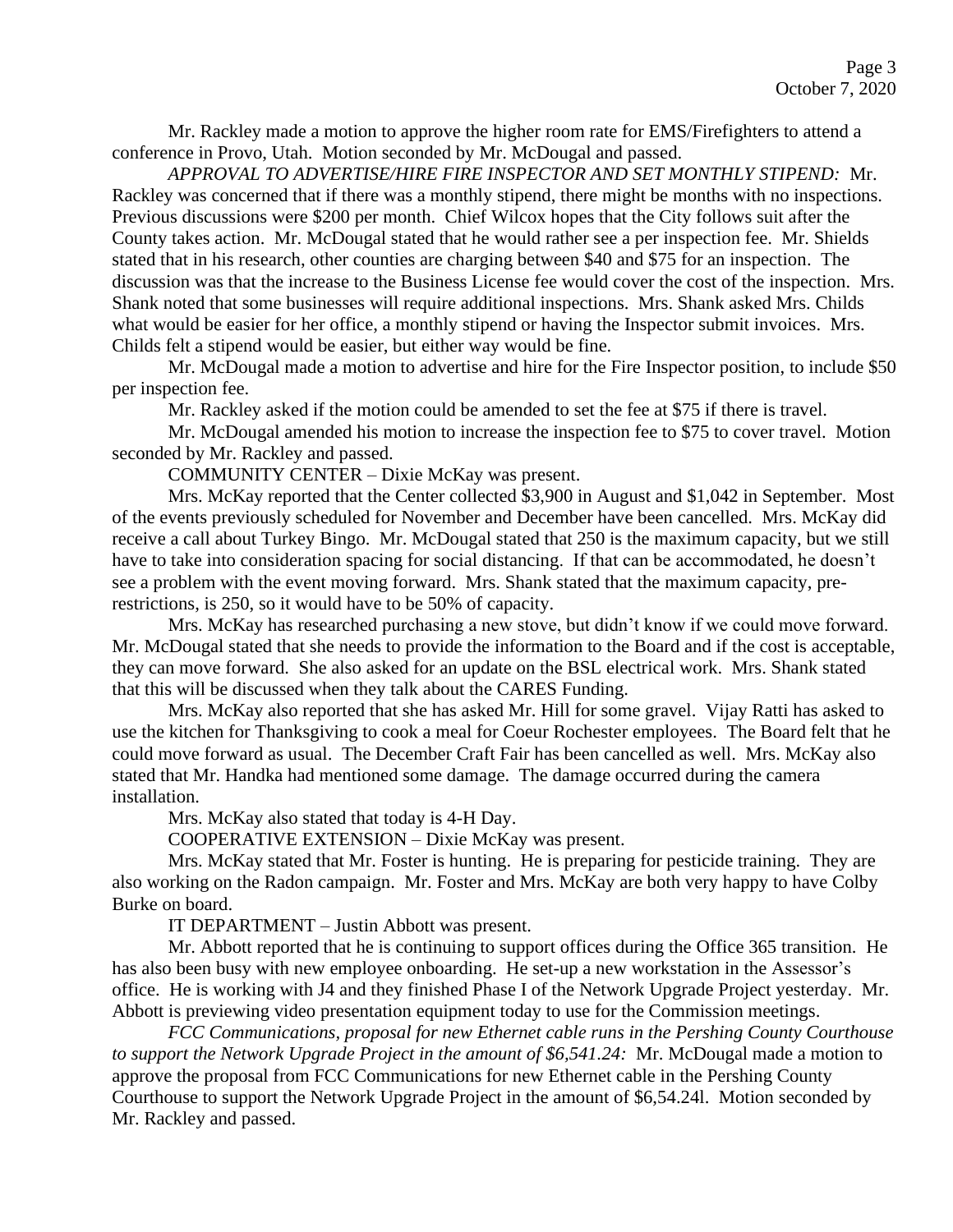*Approval for additional network requirements for Network Upgrade Projects from On-site visit in July in the amount of \$18,038.53:* Mr. Abbott stated that this will set us up for Wi-Fi at the Administration Building.

Mr. Rackley made a motion to approve the additional network requirements for the Network Upgrade Project in the amount of \$18,038.53. Motion seconded by Mr. McDougal and passed.

*Discussion regarding purchase of Video Presentation Equipment using CARES Act Funding not to exceed \$25,000.00 from FCC Communications for Board meetings and other events:* FCC is estimating the cost of each system to be around \$6,000.

Mr. Rackley made a motion to approve one permanent and two portable Video Presentation Equipment units at a cost not to exceed \$25,000.00. Motion seconded by Mr. McDougal and passed.

**PROCLAMATIONS AND AWARDS:** YEARS OF SERVICE CERTIFICATE/PIN FOR CHERYL HAAS (5) – Cheryl Haas was presented with a Certificate and Pin for five years of service to Pershing County.

## **UNCLASSIFIED DEPARTMENTS, CONT.D:**

ECONOMIC DEVELOPMENT – Heidi Lusby-Angvick was present.

Mrs. Lusby-Angvick reported that she received an email from West Coast Salmon yesterday, which included a link announcing their plans in Nevada. Mr. McDougal stated that he would continue to offer any support to the Building Department that is needed. Construction should start in  $2<sup>nd</sup>$  quarter next year, with completion in 2022. There will be up to 600 employees during construction and then approximately 150-200 permanent employees.

Mrs. Lusby-Angvick also spoke about the Build Nevada Core Construction Program. They just graduated their first class, with 11 completing the program. The local tribe really helped with enrollment numbers.

Mrs. Lusby-Angvick met with USDA Rural and Small Business Administration on September 16<sup>th</sup> at Temptations. Temptations owner, Patty Burke spoke with them about how she stayed open during the shut-down. Later, they also met with Mayor Giles and Councilwoman Rowe. They found that they didn't put out enough information in our county and other rurals about how small businesses could qualify for CARES Funding.

Mrs. Lusby-Angvick also reported that Sheryl Gonzalez, of Western Nevada Development District, is also a member of NADO (National Association of Development Organizations) NADO will be holding a virtual conference on October 21<sup>st</sup>. Because of our Brownfield Grant, Mrs. Lusby-Angvick and Dawn Vetter have been asked to be a part of a panel discussion.

Lastly, Mrs. Lusby-Angvick reported that the Humboldt Development Authority, Humboldt County and the City of Winnemucca met Monday to discuss moving forward with other avenues for regional development. Currently Humboldt and Pershing counties both belong to the Northeastern Nevada Regional Development Authority, directed by Sheldon Mudd. Mrs. Lusby-Angvick stated that NNRDA has been a good fit for Pershing County; however, they are trying to form their own development region. Pershing County has informed them that we have a good working relationship with Western Nevada Development District and would not sever those ties. Humboldt is looking at partnering with the City of Winnemucca and structuring more like Pershing with a shared Economic Development Director. They also discussed creating a new Regional Development Authority for Humboldt and Pershing and feel that is the best avenue to move forward. Pershing County Economic Development Authority agrees and would recommend that to the County and City. An item will be put on the next agenda for further discussion.

*WNDD/Pershing, Lovelock Brownfields Grant, monthly reports for June, July and August 2020:*  There was no discussion regarding this item.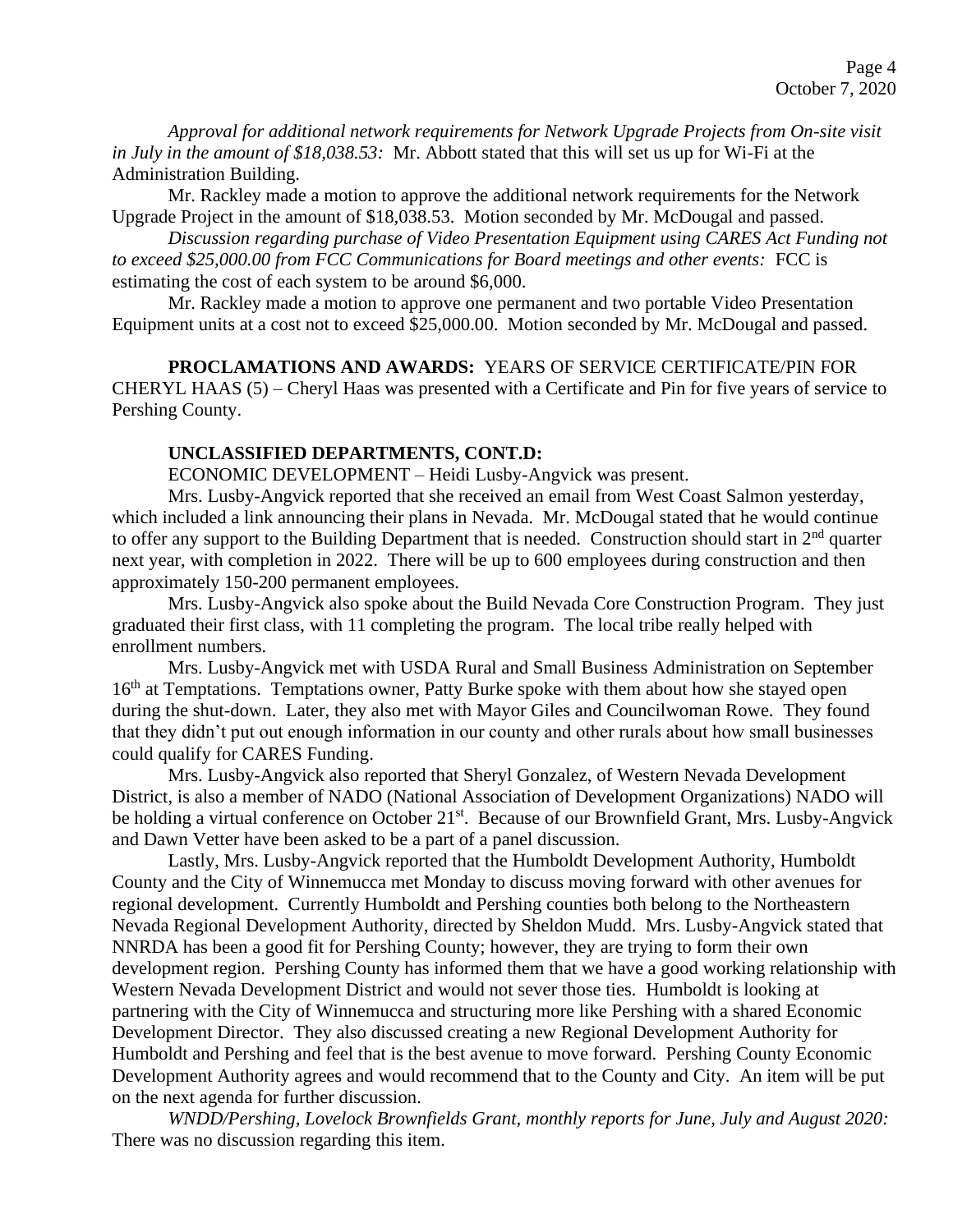PUBLIC DEFENDER – A written report was submitted and read by Mrs. Shank. Mr. Cochran also submitted his monthly case report.

## **ELECTED DEPARTMENTS:**

LACEY DONALDSON, CLERK-TREASURER – Mrs. Donaldson reported that the office has been busy collecting taxes and preparing for the General Election. Ballots were mailed to all active voters on September 30<sup>th</sup> and they started receiving voted ballots back the next day. Pre-Election Logic and Accuracy Testing (Pre-Lat) will be done on October 9th if anyone wants to observe. In-Person Early Voting will begin on Saturday, October 17<sup>th</sup>.

RENE CHILDS, RECORDER-AUDITOR – Mrs. Childs gave the Board the monthly fund balance reports. The yearly audit is underway. Pam Truss from Eide-Bailly came out for one day a few weeks ago and the office has been scanning and sending a lot of information to them as requested.

BRYCE SHIELDS, DISTRICT ATTORNEY – *Approval of Contract between Pershing County DA's office, Child Support Division and Xerox Corporation for lease of a copy machine in the amount of \$144.33 each month for five (5) years:* Mr. Shields explained that after preparing the agenda and submitting the contract, Xerox realized there was a payout due on the current copier. The price per month has increased to \$158.06. Mr. Shields asked that the Commission approve the higher amount and noted that the new contract is less than the current contract.

Mr. McDougal made a motion to approve the contract between the Pershing County DA's office, Child Support Division and Xerox Corporation for a lease of a copy machine in the amount of \$158.06 per month for five years. Motion seconded by Mr. Rackley and passed.

Mr. Shields stated that he also needs a check for \$630.54 to start the contract. The Board did not have a problem with that.

JUSTICE COURT – *Salary Resolution for Megan Ortega:* Mrs. Wesner stated that this is in the budget

Mr. Rackley made a motion to approve the Salary Resolution for Megan Ortega, moving her from an Administrative Clerk II, Range 26, Step 2 to a Court Clerk I, Range 27, Step 3 effective September 18, 2020. Motion seconded by Mrs. Shank and passed. Mr. McDougal had stepped out momentarily.

The meeting recessed at 10:00 a.m. for a Liquor Board meeting and reconvened at 10:04 a.m.

**PLANNING AND BUILDING / IMLAY WATER:** Mr. Evans was present.

Mr. Evans gave the Board his monthly report. There will be a Planning Commission meeting tonight to consider a reversion to acreage. The office has been busy issuing Business Licenses and Building Permits.

DENIS AND CHERYL SAVARD, REQUEST FOR A VARIANCE/HARDSHIP ALLOWANCE FOR A BUILDING PERMIT TO PLACE A 1996 MANUFACTURED HOME ON APN #009-100-32 – Mrs. Shank stated that she was informed by Mr. Shields that the Board doesn't currently have the authority to grant a variance at this time. Mr. Shields explained the current Ordinance and the age restrictions. Mrs. Shank feels the Board needs to address this. The Board agreed that this is a nice mobile home and there are other ones throughout the County that are in far worse shape.

Mr. Rackley stated that in the meantime, the Savards are left in limbo. The Savards are willing to wait, so that things are done correctly. Mr. Shields will prepare a draft bill for a first reading at the next meeting.

APPROVAL TO EXTEND THE MORATORIUM ON BILLBOARDS FOR AN ADDITIONAL THREE MONTHS – Mr. McDougal made a motion to adopt Resolution #20-1012, extending the moratorium on billboards for an additional three months. Motion seconded by Mr. Rackley and passed unanimously.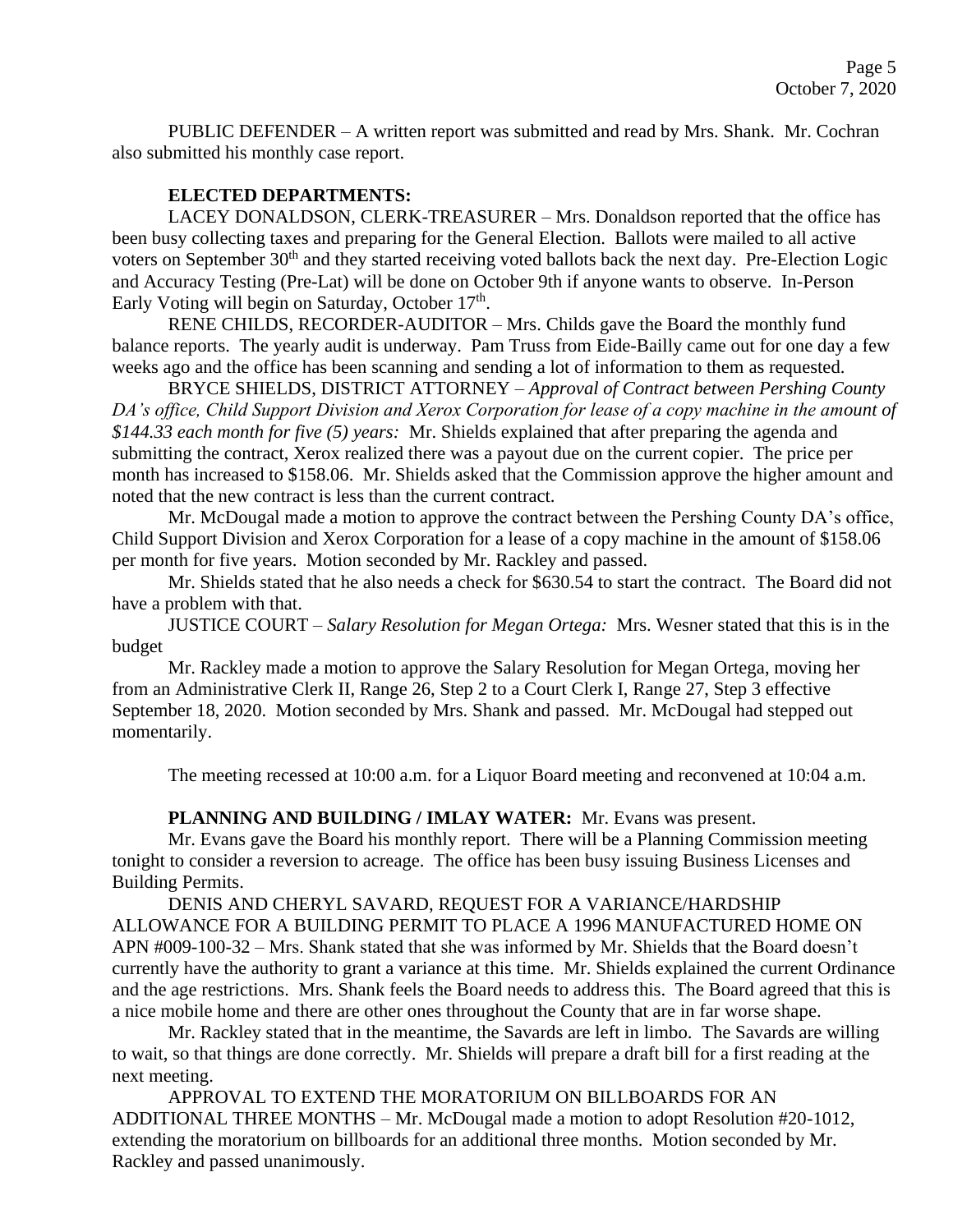CONTINUED DISCUSSION REGARDING RAISING BUSINESS LICENSE FEES AND SEEKING AUTHORIZATION FROM THE NEVADA STATE DEPARTMENT OF TAXATION TO INCREASE THE FEES IN ACCORDANCE WITH NRS 354.5989 – Mr. Shields would like to work with Mrs. Childs so the correct amount of the increase can be determined. Mrs. Shank also asked about tiered rates for a home business compared to a brick and mortar business. Mr. Shields will compile some more information, and this will be put back on the next agenda.

**PROCLAMATIONS AND AWARDS:** YEARS OF SERVICE CERTIFICATE/PIN FOR JAMES EVANS (15) AND ERIC BLONDHEIM (15) – Mr. Evans was presented with a Certificate and Pin for 15 years of service to Pershing County.

Mrs. Shank also recognized Undersheriff Blondheim for 15 years of service.

**UPDATE ON PROGRESS OF SITE LOCATION, DESIGN, FUNDING, AMENITIES AND CONSTRUCTION OF FUTURE LAW ENFORCEMENT CENTER:** Mr. Shields informed the Board that he received a message from Mr. Griffin regarding the status of the property he is purchasing. Once that purchase is complete, we can move forward with the title search and purchase of his property on Cornell Avenue. Mr. Shields also stated that the Mayor informed Mrs. Shank that City's agreement to abandon 9<sup>th</sup> Street is contingent of the County purchasing the Windmill property. Mr. Shields doesn't think that should have any baring on the Griffin property purchase.

**PROCLAMATIONS AND AWARDS:** CYBER SECURITY AWARENESS MONTH, OCTOBER 2020 – Mrs. Shank read the Proclamation declaring October 2020 Cyber Security Awareness Month.

DOMESTIC VIOLENCE AWARENESS MONTH, OCTOBER 2020 – Mr. McDougal read the Proclamation declaring October 2020 Domestic Violence Awareness Month.

NATIONAL BREAST CANCER AWARENESS MONTH, OCTOBER 2020 – Mr. Rackley read the Proclamation declaring October 2020 National Breast Cancer Awareness Month.

**DERBY FIELD AIRPORT:** UPDATE ON THE CARES FUNDING PROJECTS – Mr. Rackley stated that we received \$20,000.00, but have four years to complete the project. The project will be done in the winter months when the Road Department is less busy.

We also received a letter from Trans Aero, LTD., giving us 90 days notice that they will not be renewing their land lease agreement.

**BOARD APPOINTMENTS:** GRASS VALLEY ADVISORY BOARD – A letter was received from Paul Schlehr asking to be reappointed to the Grass Valley Advisory Board.

Mr. McDougal made a motion to reappoint Paul Schlehr to the Grass Valley Advisory Board. Motion seconded by Mr. Rackley and passed.

## **MEMORANDUM OF UNDERSTANDING BETWEEN BUREAU OF LAND MANAGEMENT, WINNEMUCCA DISTRICT OFFICE AND PERSHING COUNTY REGARDING THE TRANSFER OF OWNERSHIP AND LIABILITY OF HISTORIC BLACKSMITH SHOP B8169 LOCATED WITHIN HISTORIC PROPERTY 26PE3317 IN THE VICINITY OF PACKARD, NEVADA TO BE RELOCATED TO THE GROUNDS OF THE MARZEN HOUSE MUSEUM FOR DISPLAY AND INTERPRETATION:**

Mr. Rackley made a motion to approve the Memorandum of Understanding between the Bureau of Land Management and Pershing County regarding the transfer of ownership and liability of a historic blacksmith shop (B8169) to be relocated to the grounds of the Marzen House Museum. Motion seconded by Mr. McDougal and passed.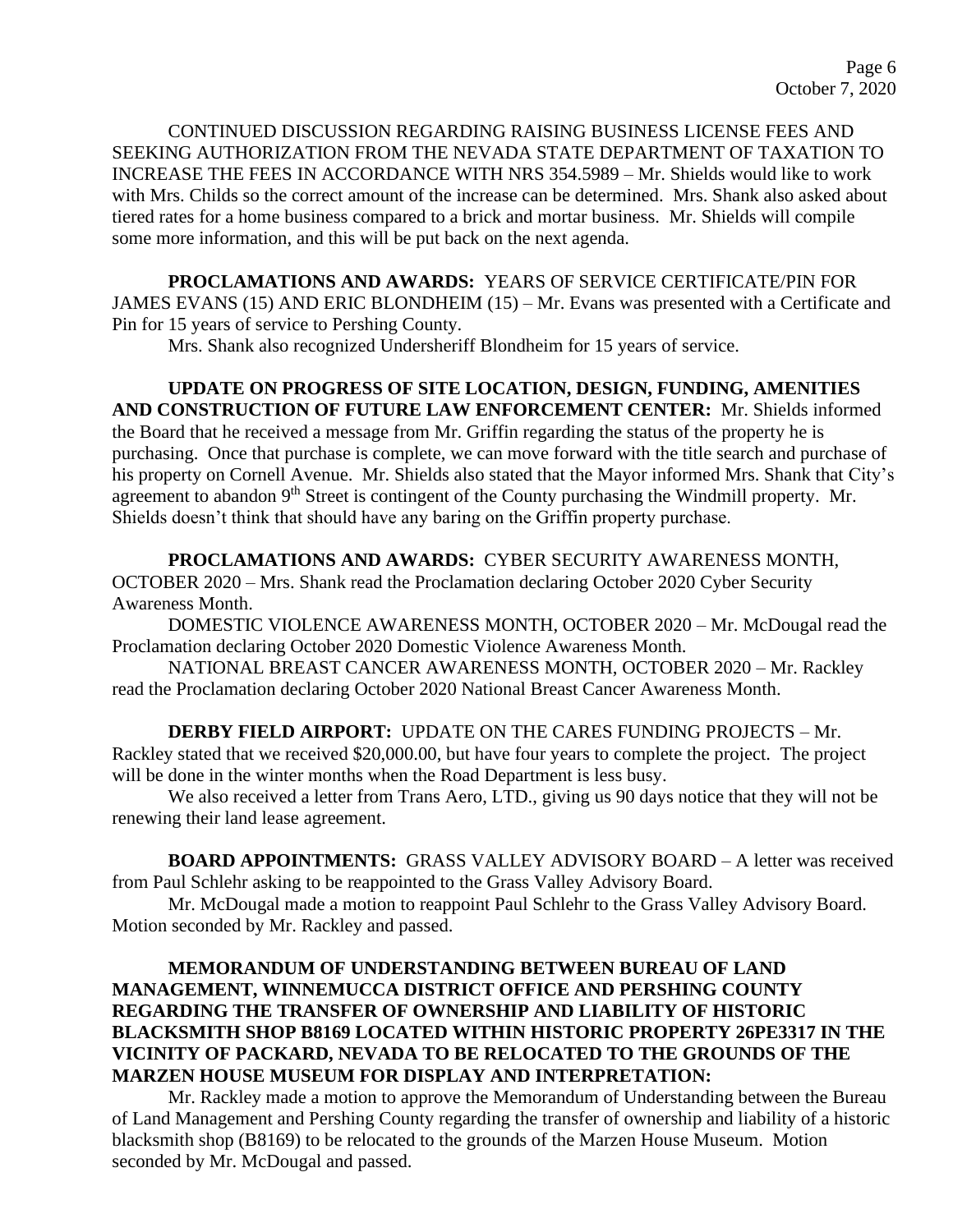## **APPROVAL TO AUTHORIZE TRICK OR TREATING ON OCTOBER 31, 2020 THROUGHOUT INCORPORATED AND UNINCORPORATED AREAS OF PERSHING COUNTY:** Mrs. Shank stated that this request came from Mayor Giles.

Mr. Rackley made a motion to authorize Trick-or-Treating on October 31, 2020 throughout the incorporated and unincorporated areas of Pershing County. Motion seconded by Mr. McDougal and passed.

**COVID-19 UPDATE; REVISION OF CARES FUNDING EXPENDITURE PLAN TO FREE UP GENERAL FUND REVENUE FOR CAPITAL PROJECTS AND/OR VEHICLE PURCHASES:** Mrs. Shank stated that they were informed that public safety salaries can be charged to the CARES ACT. With this addition, the first ½ of funding has all been earmarked and the second ½ can be requested. Mrs. Shank would like to add the purchase of turnouts for the fire departments in the amount of approximately \$90,000.00 and the electrical upgrades for the Community Center.

Mr. McDougal made a motion to approve the revision of the CARES Funding Expenditure Plan as presented. Motion seconded by Mr. Rackley and passed.

The meeting recessed at 10:43 a.m. for a Litigation Meeting and reconvened at 10:59 a.m.

**DISCUSSION/ACTION REGARDING FILING OR JOINING A LAWSUIT AGAINST THE STATE OF NEVADA TO SEEK PRELIMINARY AND PERMANENT INJUNCTIVE RELIEF FROM ASSEMBLY JOINT RESOLUTION NO. 1, ASSEMBLY JOINT RESOLUTION NO. 2 AND SENATE JOINT RESOLUTION NO. 1 (WHICH WERE PASSED IN 2020 DURING THE NEVADA LEGISLATURE'S SPECIAL SESSION) ON THE BASIS THAT THE STATE VIOLATED PROCEDURAL DUE PROCESS PROTECTIONS BY PASSING ALL THREE RESOLUTIONS WITHOUT LEGITIMATE NOTICE OR OPPORTUNITY FOR PUBLIC COMMENTS OR OPPOSITION:** ASSEMBLY JOINT RESOLUTION NO. 1 seeks to amend the Nevada Constitution to eliminate: (1) the constitutional cap of 5% on the net proceeds of minerals extracted in Nevada; and (2) the appropriation of a portion of those proceeds to each county in the State. Under this amendment, 25% of the proceeds of the tax would be required to be spent for educational purposes, to provide health care for Nevada residents, or to provide economic assistance to residents of the State, or a combination of all three. The remaining 75% of the proceeds would be unrestricted.

ASSEMBLY JOINT RESOLUTION NO. 2 seeks to amend the Nevada Constitution to: (1) increase the maximum rate of the tax on the net proceeds of minerals from 5% to 12%; and (2) establish the minimum rate of the tax on the taxing district in which the extractive operation (mine) is located.

SENATE JOINT RESOLUTION NO. 1 is nearly identical to Assembly Joint Resolution No. 1 with respect to eliminating the constitutional cap of 5% on the net proceeds of all minerals extracted in Nevada and the appropriation of the portion of those proceeds to each county. The key difference is that, under this resolution, 50% (as opposed to 25%) of the tax on the proceeds of minerals extracted would be used to fund a program to make payments to undefined "eligible persons domiciled in this State" in contrast to AJR1, which requires such funds to be used for education, health care, economic assistance, or any combination thereof.

Phil Dalke, General Manager for Relief Canyon Mine, was present. There are approximately 157 employees at Relief Canyon and some of them have voiced their concern about the possible increase to the mining tax.

A letter was also received from Coeur Rochester urging the County to engage in legal efforts to challenge the Legislative action as well.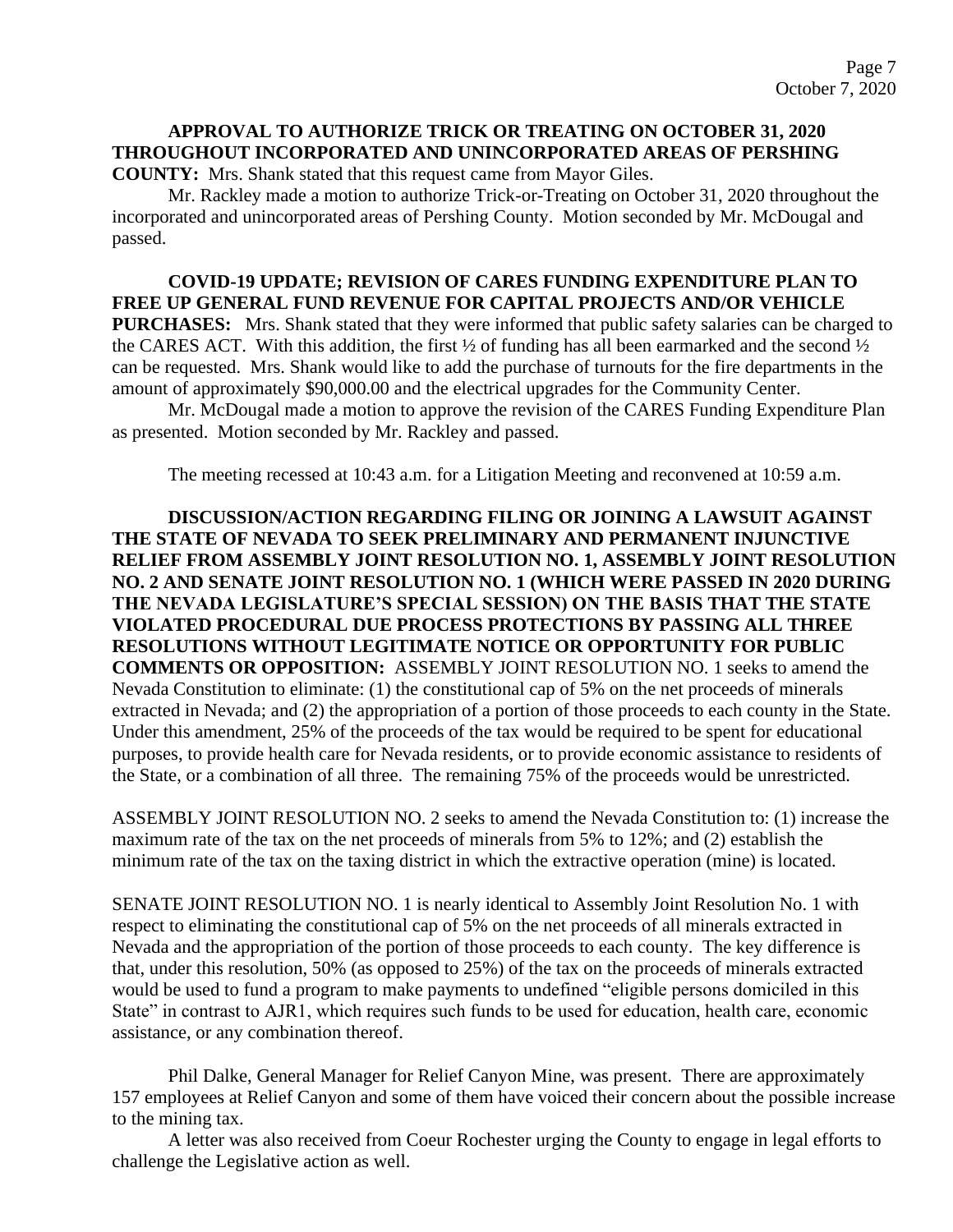Mr. McDougal made a motion for Pershing County to join the lawsuit against the State of Nevada to seek preliminary and permanent injunctive relief from Assembly Joint Resolution No. 1, Assembly Joint Resolution No. 2, and Senate Joint Resolution No. 1 (which passed in 2020 during the Nevada Legislature's Special Session). Motion seconded by Mr. Rackley and passed.

## **REPORT FROM LEGAL:** No report was given.

**REPORT FROM ADMINISTRATIVE ASSISTANT/HR REP:** APPROVAL OF CHANGES MADE TO THE COMMUNITY CENTER DIRECTOR JOB DESCRIPTION – Mr. McDougal read the changes. A section was added to give authority to the Community Center Director to supervise the day-to-day operations of the janitorial services that occur at the Center.

Mr. McDougal made a motion to approve the changes made to the Community Center Director Job Description as presented. Motion seconded by Mr. Rackley and passed.

SALARY RESOLUTION, JUSTIN ABBOTT – IT TECHNICIAN – Mrs. Shank stated that she asked that this be put on and feels she was negligent during budget workshops. Mr. Abbott currently makes \$45,000. Mrs. Shank is asking that his salary be increased by \$5,000. This is not budgeted; however, she feels there will be General Fund revenue to cover the increase. Mr. McDougal, as Mr. Abbott's supervisor, feels that Mr. Abbott has done a good job, and this is more than justified.

Mr. McDougal made a motion to increase Mr. Abbott's annual salary \$5,000.00 effective October 1, 2020. Motion seconded by Mr. Rackley and passed.

**ITEMS FOR FUTURE AGENDAS:** There were no additional items discussed.

**CORRESPONDENCE:** A letter was received from the BLM updating the Commission on the staffing within the Winnemucca District, specifically the Range Program. A letter was also received from Geraldine Atkinson thanking the County for supporting our hospital facility, volunteer crew, and Sheriff's office.

**MATTERS OF THE BOARD FOR DISCUSSION, BOARD MEMBER REPORTS, BOARD LIAISON REPORTS:** Mr. McDougal will be participating in the Nevada Works conference call this Friday.

Mr. Rackley spoke about the Recycle Center. He stated that the Recycling Center baled approximately 350 bales of product, which is equivalent to 350 garbage truck loads or 240,000 lbs. One garbage truck holds 36 garbage can loads. Not having the Recycling Center open is making an impact on the amount going to the Landfill. Mr. Rackley also reported on the TV Board. They installed new equipment for Channel 8. The Senior Center Advisory Board met last week and would like to move forward with re-opening. The Volunteer Board has not had a meeting in five months. They will be ordering more volunteer sweatshirts and t-shirts.

Mr. Rackley also stated that the Lions Club will again be selling Christmas Trees, but may need a new location. They were offered the corner lot on Main and Cornell, but it doesn't have power. Mr. Rackley would like to do it on the County's lot by the Sheriff's Office. Mr. Shields stated that it needs to be a formal agenda item.

Mrs. Shank stated that she didn't have anything to report.

Mr. McDougal asked Mrs. Shank if she had spoken to the Museum Board about absorbing the Community Center. Mrs. Shank stated that they said, "absolutely not"!

**PUBLIC INPUT:** Colby Burke spoke from the Zoom call and reminded everyone of the barbeque dinner being held on October  $17<sup>th</sup>$  at Crazy Corner's from 4-6 pm. The dinner is being sponsored by Ledcor, US Silica and local families. All proceeds will go to the 4-H program. She also